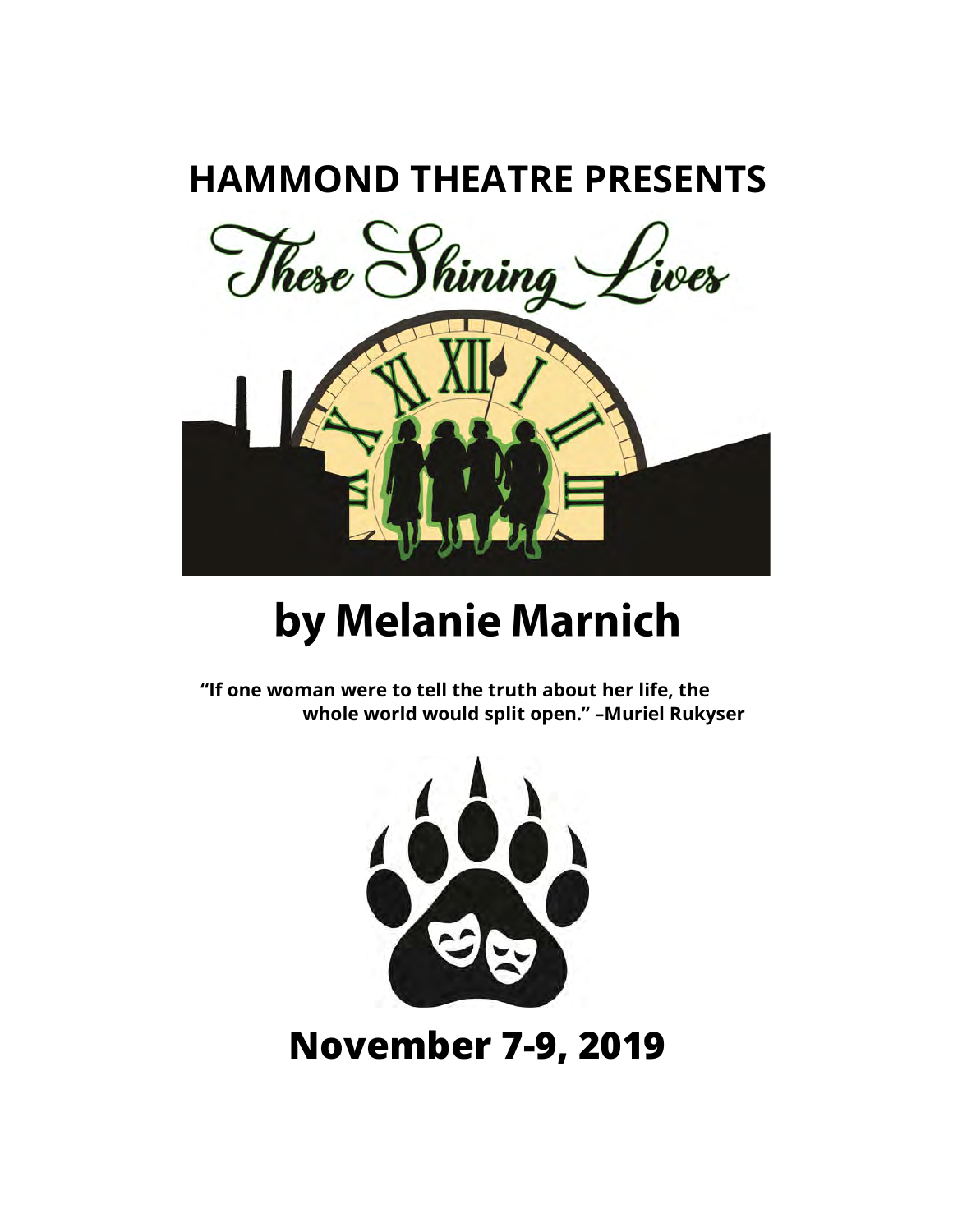## **Directors' Notes**

*These Shining Lives* isn't just a play about the lethal power of radium. It isn't just a play about a factory intentionally endangering its devoted female workers to turn a profit. It isn't just a play about how painful it is to say goodbye to those we love.

This piece of theatre is all of the things mentioned above, but it's so much more, just like the lives of the women in Ottowa, Illinois, who worked for the Radium Dial Company in the 1920's and 1930's. Sometimes a headline reduces a group of people to a singular element of their humanity, but this production doesn't do that. The word "shining" has two distinct meanings, in addition to deeper connotations throughout the play. I'd like to offer two of the definitions from Merriam Webster:

**Shining** (adj) 1. Emitting or reflecting light 2. Possessing a distinguished quality

Catherine, Charlotte, Pearl, Frances, and many other women did literally shine: the radium was absorbed into their bodies from the "lip, dip, paint" routine they used on hundreds of watches per day, yet they also glowed from the inside out. These women and those who helped them fight for justice were truly distinguished. They were united in their courage and hope as they stood against a company that dismissed them, lied to them, and slandered their names. They truly shined, though their time was cut short.

It has been my pleasure to bring this important story to life. I'm immensely proud of the cast, crew, and production team, and of the commitment and creativity they've brought to this process. Many of the ideas you see on stage today are a result of true collaboration.

There's another definition for the word shine: "to perform extremely well." Our hope is that we have done this and brought you two hours of thought-provoking, compelling story telling.

Lauren Tobiason

**In consideration of the performers and the audience, cell phone use and flash photography during the performance are prohibited. No food or drink is allowed in the auditorium (water is acceptable).**

**Please turn off all cell phones prior to the start of the show!**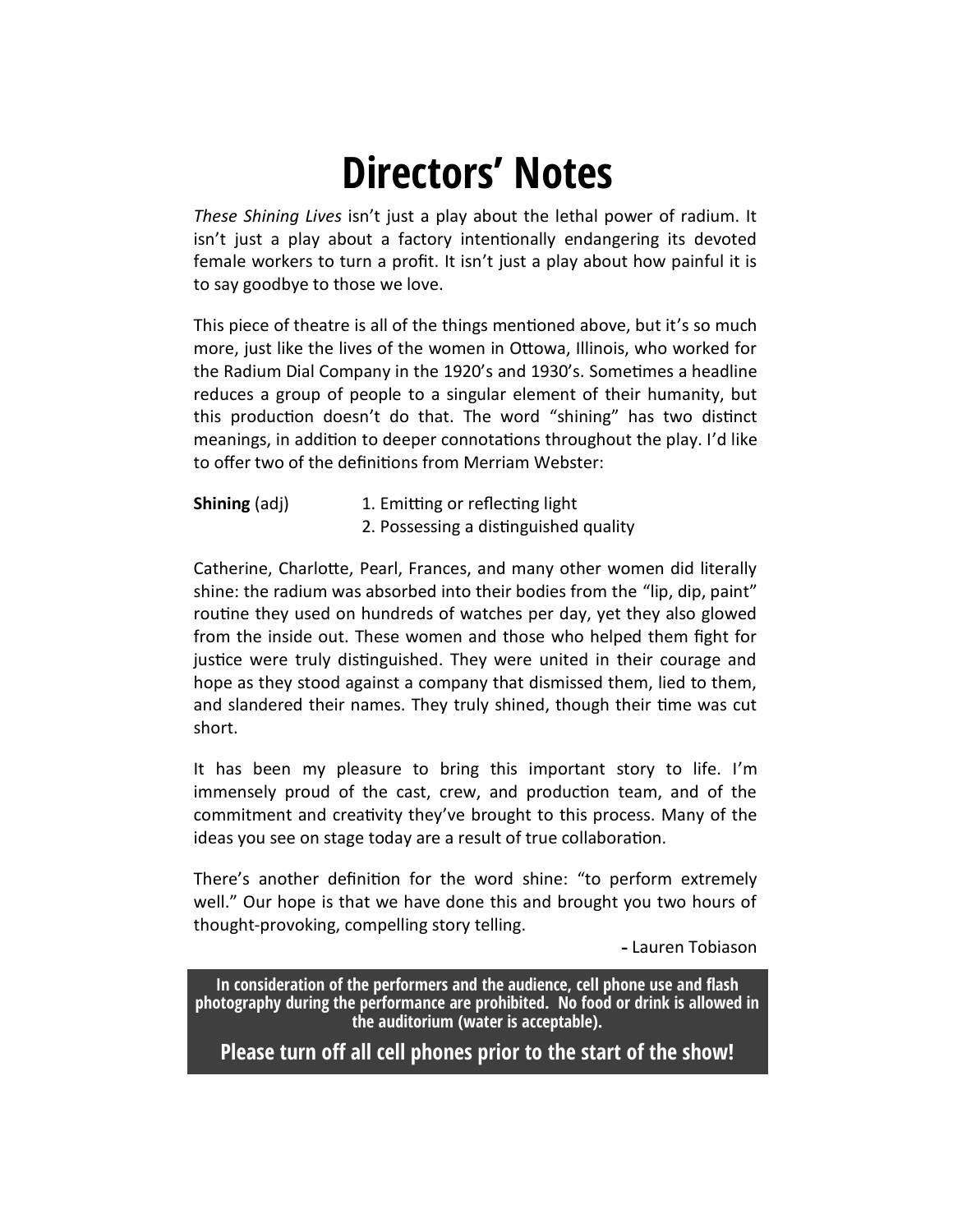# **THESE SHINING LIVES**

THESE SHINING LIVES received its World Premiere at Baltimore Center Stage in Baltimore, MD, on April 30, 2008, Irene Lewis, Artistic Director; Michael Ross, Managing Director.

It was developed at Baltimore Center Stage in Baltimore, Maryland, as part of their First Look Festival; The History Theatre in St. Paul, Minnesota, as part of their Raw Stages Festival; Northlight Theatre in Skokie, Ilinois; Primary Stages as part of their Primetime Reading Series; and TheatreWorks in Palo Alto, California, as part of their New Works Festival.

It was commissioned by Northlight Theatre in Skokie, IL.

Facts from the book Deadly Glow by Ross Mullner were used with permission of the author.

THESE SHINING LIVES is presented by special arrangement with Dramatists Play Services, Inc., New York.

**PLACE: Chicago & Ottawa, Illinois | SETTINGS: Catherine & Tom's Home, The Radium Dial Workroom, Courtroom, The Shore of Lake Michigan | TIME: 1920s & 1930s**

# **Production Team**

**DIRECTOR | Lauren Tobiason TECHNICAL DIRECTOR | Donald Chiarella ASSISTANT TO THE DIRECTOR | Pat Burns COSTUME DESIGNER | Jacqui Maranville ASSISTANT DIRECTOR | Isabel Berry STAGE MANAGER | Emilia Azurmendi ASSISTANT STAGE MANAGERS | Kaiya Bumbray & Katie Mason**

# **Acknowledgments**

We are grateful to the administrative and custodial teams for their essential support. We would also like to thank:

- Ms. McDonald for meal coordination
- Jonathan Hawkins for assistance with sound
- Mrs. McKirahan for printing and creative inspiration
- Hannah Grabenstein for rehearsal assistance
- The Meklir family for rehearsal photography
- Wilde Lake Theatre department for prop assistance
- Chinaza Ezeh for the trailer
- Sarah Lynn Nibber for acting insights
- The performing arts departments at Hammond for their support and flexibility
- Theatre department families for generously donating their time and energy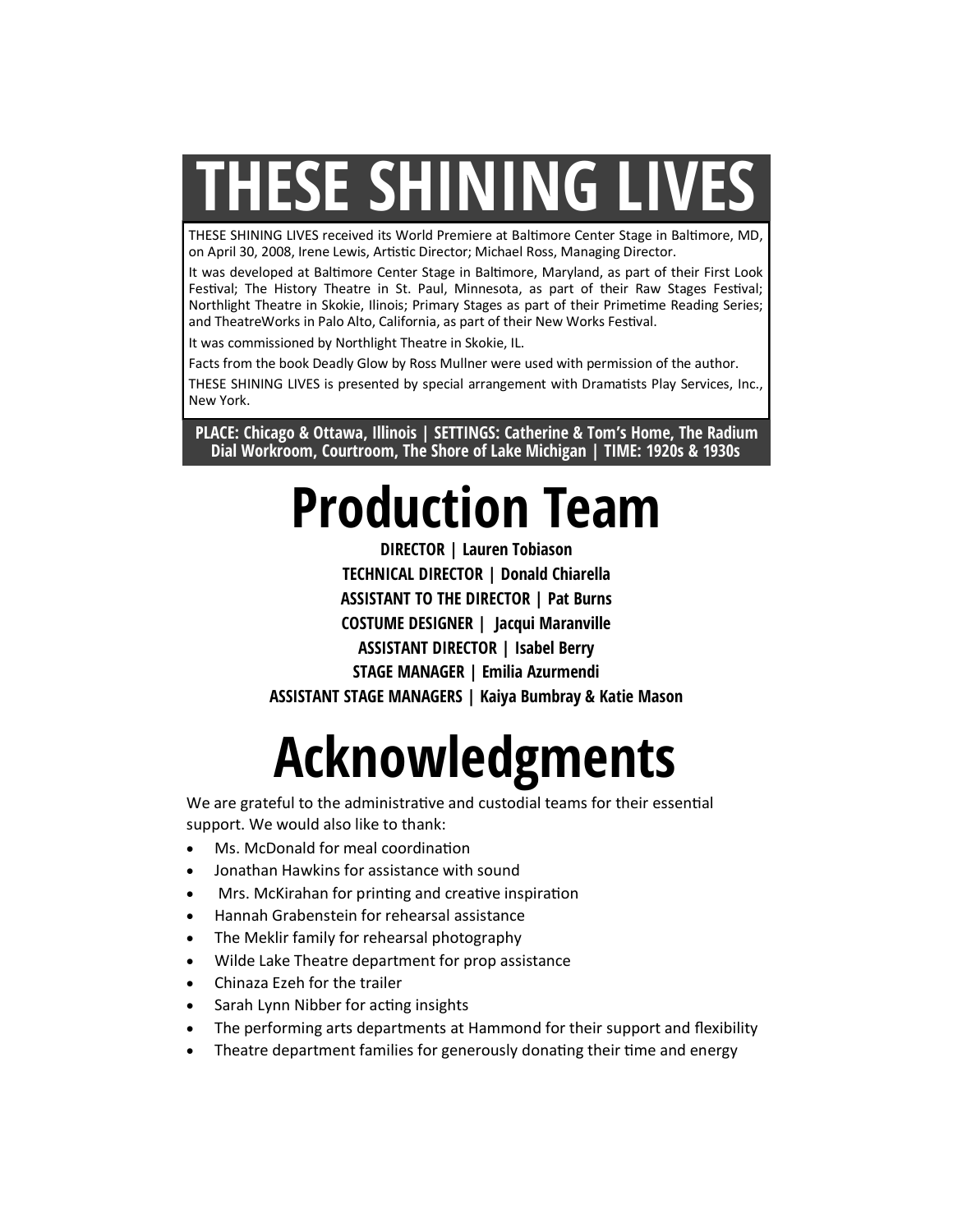## **The Cast**

| <b>CATHERINE</b>           | <b>Skylar Shaffer</b><br>Sarah Meklir             |
|----------------------------|---------------------------------------------------|
| TOM                        | Carlos O'Ryan<br>Ali Khalid                       |
| CHARLOTTE                  | <b>Danielle Gilbert</b><br>Julia Steinberg        |
| MR. REED                   | John White<br>Isaiah Olujide                      |
| <b>FRANCES</b>             | Jasmine Britt<br><b>Katie Marshall</b>            |
| PEARL                      | <b>Sera Chase</b><br><b>Sydney Finger</b>         |
| <b>GROSSMAN</b>            | <b>Avery Moe</b><br><b>Kristina McKirahan</b>     |
| <b>COMPANY DOCTOR</b>      | <b>Michael McDonald</b><br><b>Riley de Leeuw</b>  |
| DR. DALITSCH               | Kelly Kujawa<br><b>Kennedy Grant</b>              |
| <b>DR. ROWNTREE</b>        | <b>Sydney Phillips</b><br><b>Jordan Kreh</b>      |
| <b>SON/RADIO ANNOUNCER</b> | <b>Matthew Dietrich</b><br><b>Deacon Sweeting</b> |
| <b>DAUGHTER/REPORTER 2</b> | <b>Zoe Sanders</b><br><b>Alara Sheriff</b>        |
| <b>REPORTER 1</b>          | <b>Rachel England</b><br>Max de Leeuw             |
| JUDGE                      | Evan Jacobs<br><b>Isabel Moskov</b>               |

Performers listed first appear Thursday and Saturday evening. Those listed second appear Friday evening and Saturday afternoon.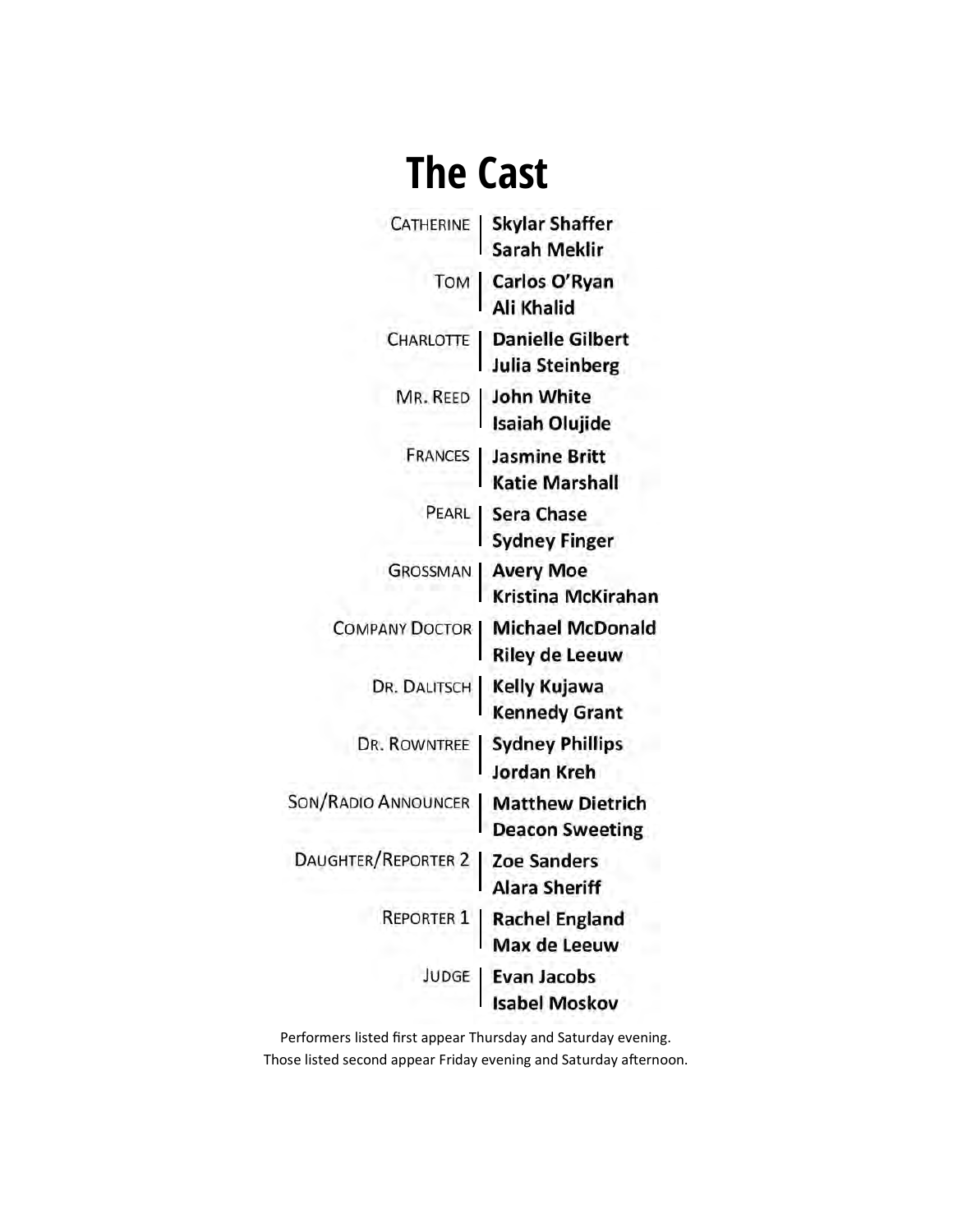### **The Crew**

#### **Sound**

**Jackson Biggs\* Melina Guth Carter Rakestraw Logan Seely Rahil Young**

#### **Lights**

**Kofi Adu-Gyamfi Cynthia Amaghi Sean Becraft Gabriel Bierly Ana Davis\* Abigail Engle Jake Henchell Cameron Jones\* Isabel Sinnott Grayer Warren** 

#### **Costumes**

**Kyle Anderson Hallie Benda\* Chloe Booher\***

#### **Construction/Paint**

**Samantha Biggs Piper Burke Madeline Del Favero Nathan Hefty Emani Jones Helima Kargbo Ronan Kramer Ronan Kramer Robin Liao\* James Lightfoot Krista Matthew Bhumi Patel Lynn Phillips Genise Saint Vel Haven Sanders Maggie Vance\* Jenna Wilson Marissa Yelenik** 

**\*denotes running crew**

### **CandyGrams**

The sweetest way to say congratulations to a member of the cast or crew is with a CandyGram! Your candy will be delivered with your personalized note during intermission.

Support the theatre department for only \$2!

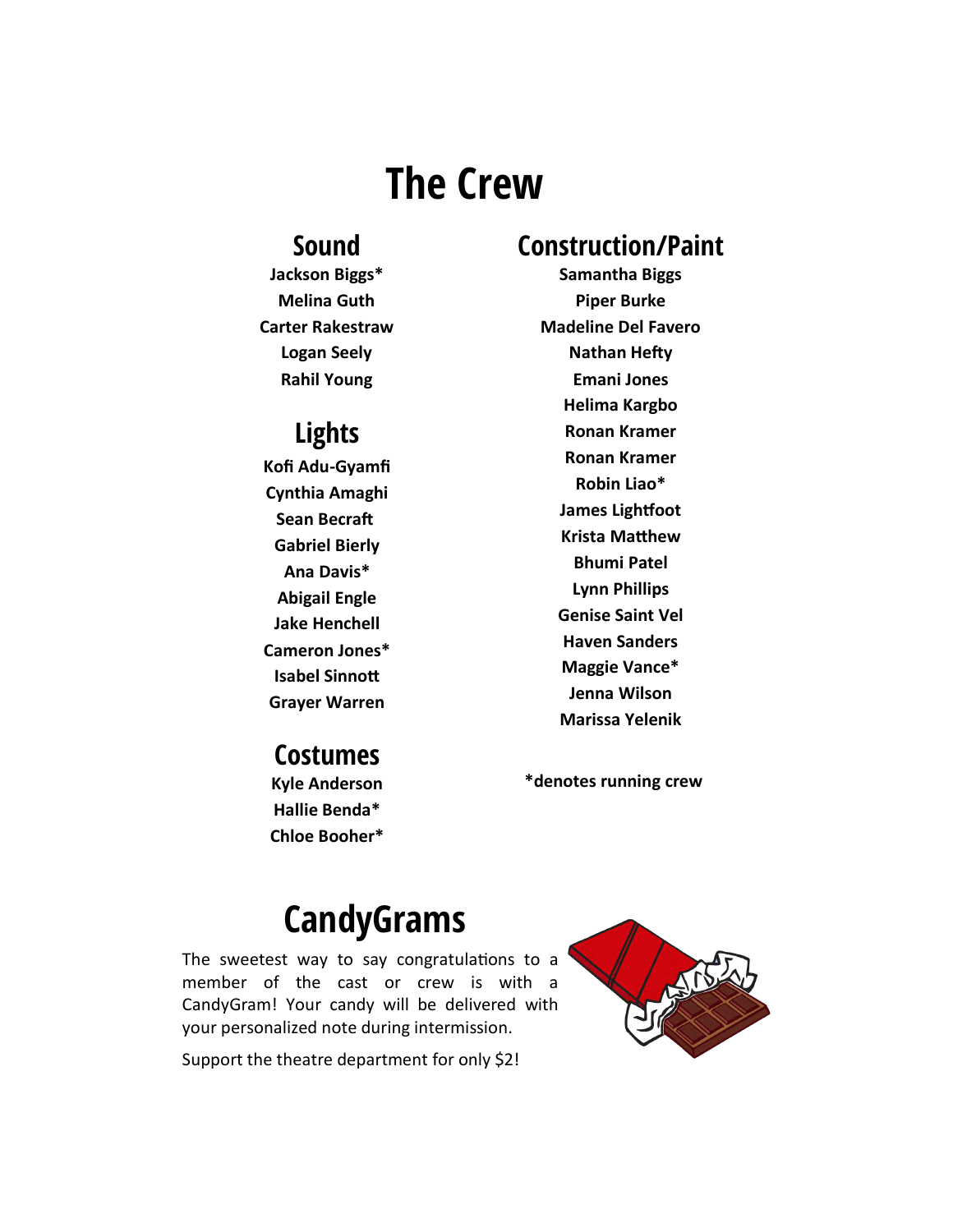## **Biographies**

**EMILIA AZURMENDI** (Stage Manager) is excited to work on her last play. She has enjoyed being a part of tech crew for all four years and is looking forward to continuing helping with theatre in the future.

**HALLIE BENDA** (Costume and Design) has been with the Theatre department at Hammond for three years. She's excited to help with *These Shining Lives*, and hopes to do more in the future!

**ISABEL BERRY** (Assistant Director) is a senior and loves theatre! She is also super excited for you to see the show. Isabel has been in nearly every play and musical since her freshman year, but has never been in production before. She wants to thank the cast, crew, and production team for making her last play at Hammond a fantastic and memorable experience!

**SAMANTHA BIGGS** (Tech Crew) was previously in tech crew did *A Midsummer Night's Dream* and was in the musical *Cinderella*. Now looking forward to a great opportunity to put on a great show this coming season with a great cast and crew.

**JASMINE BRITT** (Frances) is excited about the show. She is thankful for everyone around her for being so supportive. Jasmine hopes to be in more shows in the future.

**KAIYA BUMBRAY** (Assistant Stage Manager) is currently in her third year of theatre class at Hammond. Kaiya loves to study Dramaturgy and professional Stage Management. She is very excited to help out with this amazing production!

**SERA CHASE** (Pearl) is a senior at Hammond. She cannot wait for her first and sadly last play appearance. Sera wants to thank all of the cast, crew, and production team involved in this shining show. And she hopes to see you all in a few months for the musical.

**ANA DAVIS** (Co-Head of Lighting Crew) is enjoying her fourth year of lighting at Hammond. She'd like to thank all of the people who worked to make this show great, especially the rest of the lighting crew!

**MATTHEW DIETRICH** (Radio Announcer/Son) is thankful for the opportunity to perform with this amazing cast. As a freshman, he is excited for a future in the theater department.

**RACHEL ENGLAND** (Reporter 1), a sophomore, is very thrilled to be in her first Hammond production. She has made many great friends while in theatre and is excited to do more productions.

**SYDNEY FINGER** (Pearl), a junior, is in her fourth theatre production at Hammond. Sharing this experience with her fellow thespians, especially the Factory Girls, has been such an amazing opportunity. Growing closer with her friends has been such a blessing.

**DANIELLE GILBERT** (Charlotte), a junior, is so proud to be a part of Hammond's fall production. She'd like to thank her closest friends, family, and her loving boyfriend for always supporting her passions.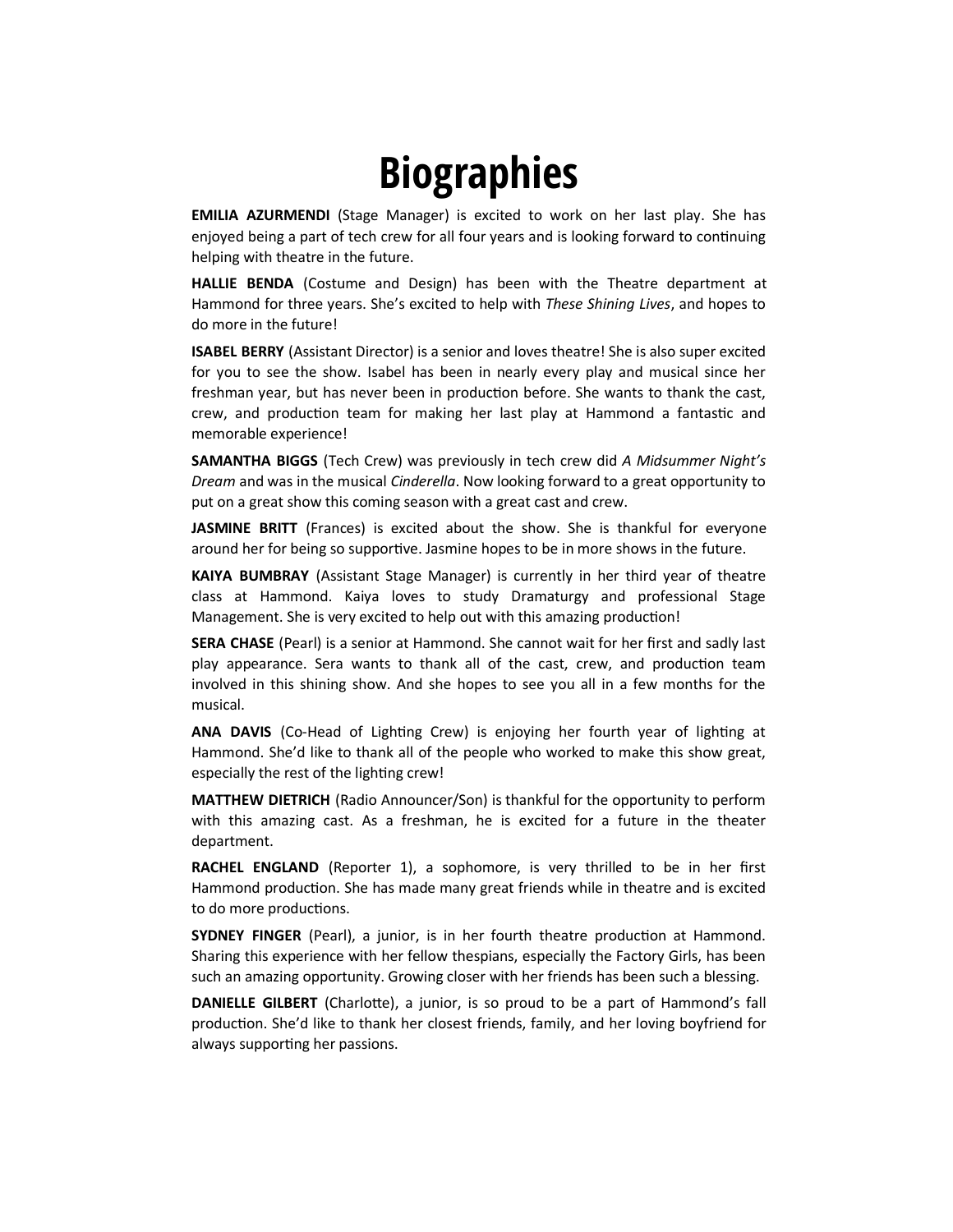## **Biographies**

**KENNEDY GRANT** (Dr. Dalitsch) is very exited to start her theatre journey as a freshmen with this year's production of *These Shining Lives*.

**EVAN JACOBS** (Judge) is ready for his fifth production in a row at Hammond. Everything will be in order with him on stage!

**CAMERON JONES** (Co-Head of Lights) has done lighting for the Hammond Theatre Department for four years and enjoys working behind the scenes.

**ALI KHALID** (Tom) is excited to perform in his first play ever during his senior year. Ali was in *Cinderella* last year and is now in Theatre 3 GT. He also is currently a part of Hammond's marching band. He's proud of everyone's hard work and hopes you enjoy the show.

**JORDAN KREH** (Dr. Rowntree) Is a senior who loves being in Hammond's musicals, but never before had the chance to perform in a play. Jordan is honored to help tell the story of these strong women and their families. She would like to thank Mrs. Tobiason for including her this year and everyone who supported her in the theatre program.

**KELLY KUJAWA** (Dr. Dalitsch) is excited to be a part of her fifth production. She's incredibly grateful to have the support of her friends and family. Enjoy the show!

**MAX DE LEEUW** (Reporter 1) is a freshman at Hammond and is exited to be a part of this play! He's excited to participate in future plays too.

**RILEY DE LEEUW** (Company Doctor) is a junior at Hammond and has participated in *Twelve Angry Jurors*, *The Wedding Singer*, *A Midsummer Night's Dream*, and *Cinderella*. He enjoys reading, playing the viola, and hanging with friends. He is excited to return!

**KATIE MARSHALL** (Frances) is a senior who is so excited to have joined the Hammond Theatre Department! She is beyond thrilled to be a part of *These Shining Lives*, her first theatre production. She would like to thank her mom, dad, dog, and friends for enthusiastically supporting her pursuit of theatre, as well as Mrs. Tobiason and the show's amazing cast and crew.

**KATIE MASON** (Assistant Stage Manager) has worked on every show since her freshman year. This is her first year working on a production crew and she's looking forward to working on many more productions.

**MICHAEL MCDONALD** (Company Doctor) is a sophomore. He is excited to participate in his third Hammond Theatre production.

**KRISTINA MCKIRAHAN** (Grossman) is a junior returning to Hammond's Theatre Department for her third year and she looks forward to acting in another amazing performance!

**SARAH MEKLIR** (Catherine) is a junior in her fifth production at Hammond. She's honored to be involved in such a wonderful, earnest, and powerful show with this incredible group of individuals.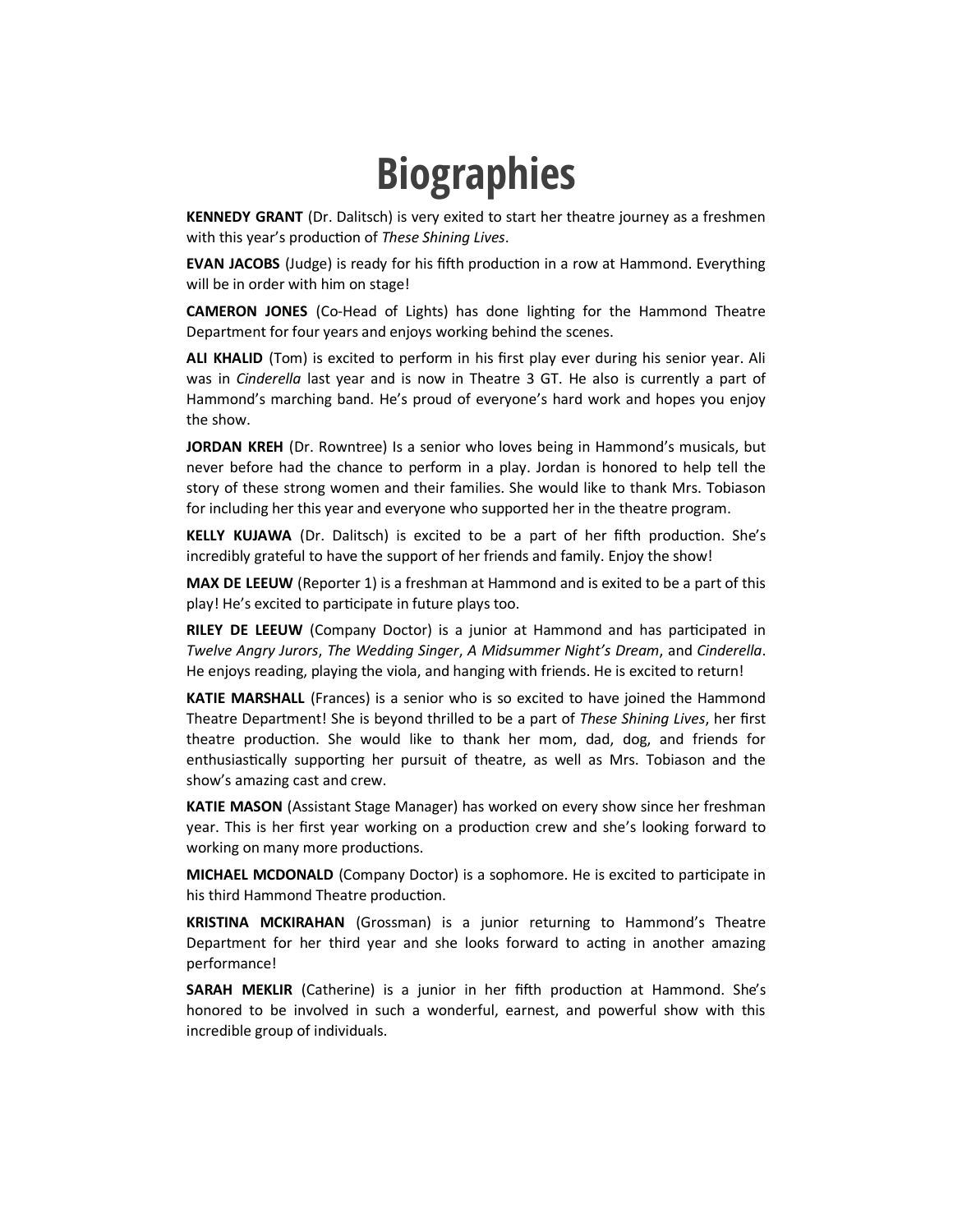## **Biographies**

**AVERY MOE** (Grossman) is a junior who is very excited to be in her third production at Hammond.

**ISABEL MOSKOV** (Judge) is in her third show at Hammond and she is very excited to perform with her friends. She is also glad she didn't forget to write a bio this time.

**ISAIAH OLUJIDE** (Mr. Reed) is a senior and is very happy to have added theatre to his list of things he did in high school including, marching band, percussion, and animation. This is his second play with Hammond and his third production. He is more than excited for you all watch his boss performance in this rich play with good laughs, and touching moments.

**CARLOS O'RYAN** (Tom) is a senior and this is his fifth show and unfortunately, final play at Hammond. You might remember Carlos as various antagonists in shows such as *12 Angry Jurors* and *The Wedding Singer*, but occasionally he's likable enough to play a nice guy, like Prince Topher in *Cinderella*. Occasionally. He hopes you enjoy the show!

**SYDNEY PHILLIPS** (Dr. Rowntree) is a senior this year. This is her fifth Hammond production, fourth being in the cast. She was a part of the pit orchestra for *Cinderella*, playing the cello, which she enjoyed. She loves the sense of community that the cast has and shares, and is grateful to be a part of it!

**ZOE SANDERS** (Daughter/Reporter 2) began her theatrical journey at the end of her sophomore year. This will be her fourth production at Hammond. She is grateful for the theatre department and the amazing opportunities it has given her. She also thanks the lovely cast and crew for being so supportive, caring and accepting. Although she is graduating this year, she will forever remember the experiences and memories of the past three years.

**SKYLAR SHAFFER** (Catherine) is a junior in her 4th show at Hammond. She considers landing the part of Catherine her biggest accomplishment and is ecstatic to perform in *These Shining Lives*!

**DEACON SWEETING** (Radio Announcer/Son) is a sophomore and this is the second production he's ever done. He is excited to be in *These Shining Lives*.

**ALARA SHERIFF** (Daughter/Reporter 2) has been in three Hammond productions. It keeps getting better and better each show and she loves everyone that is involved. She's glad to be a part of such an amazing cast!

**JULIA STEINBERG** (Charlotte) is excited to be in her first production at Hammond as a freshman! She would like to thank Mrs. Tobiason for this opportunity and the cast for being so welcoming.

**JOHN WHITE** (Mr. Reed) is thrilled to be in his fifth Hammond Production. John is now in his Senior year, previously being seen on shows like *The Wedding Singer*, *A Midsummer Night's Dream*, and *Cinderella*. John hopes you have a good day (or night) while watching, and with his biggest role to date, he hopes you enjoy the show as much as he does.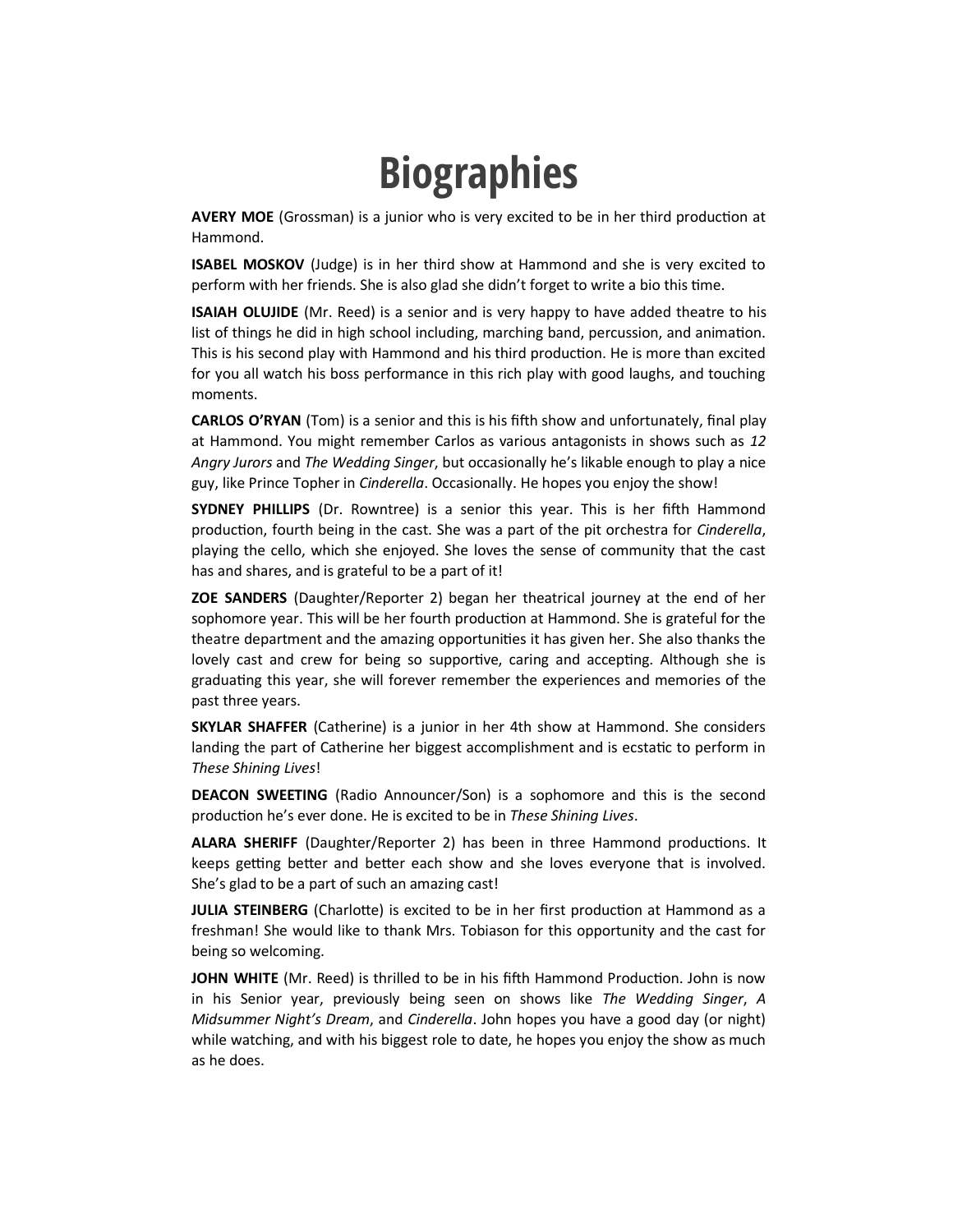So proud of you Sarah!! We love watching you pursue your passion, work hard, and make magic on stage with your amazing classmates! We love you - Mom, Dad, & Sean





Congratulations to our Shining Star, Sera!

You found your way back to the stage.

Continue to shine bright in all that you do!

- Love Mom and Dad

#### **SHOUT OUTS!**

**Break a leg, Julia! We're very proud of you!** 

**- Love, Mom, Dad, and Michael**

**Sydney Finger we are so proud of you! You are certainly a 'shining life' in our lives!** 

**- Love, Mom, Dad, Alex and of course Sasha!**

**Many thanks to the HCPSS Print Shop for these beautiful programs! - Hammond Theatre**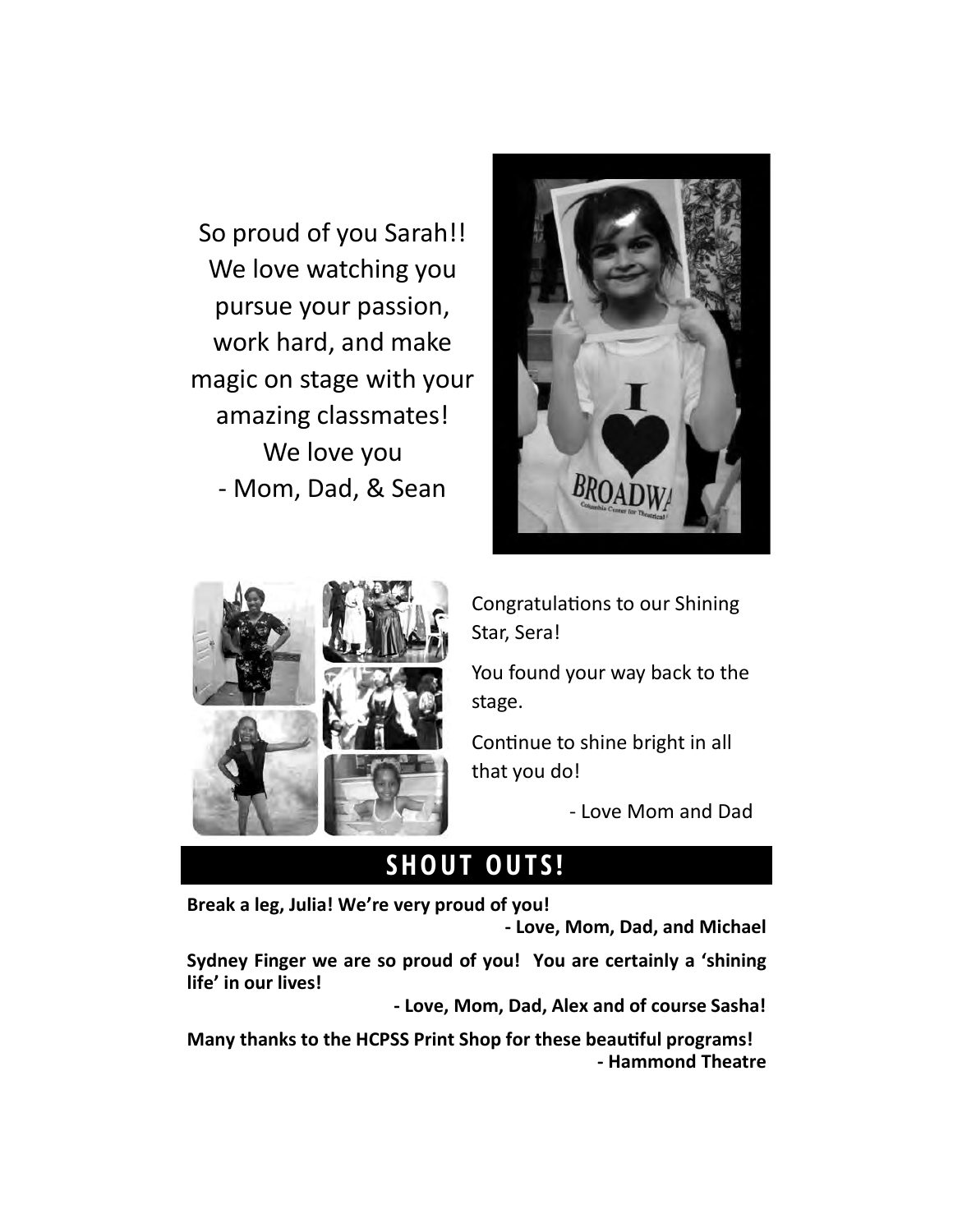

#### **Howard County's premiere** community theater!



**Calendar Girls** March 20 - April 5 2020

> **Catch Me If You Can May 29 - June 14** 2020



www.silhouettestages.com

# **CONGRATULATIONS!** HAMMOND HIGH SCHOOL THEATRE DEPARTMENT



# TacoBird, Inc. **Custom Embroidery**

KUDOS TO THE CAST, **CREW AND PRODUCTION TEAM!** 

WWW.TACOBIRD.COM 301-922-7713 "WE HAVE A UNIQUE NAME FOR A REASON"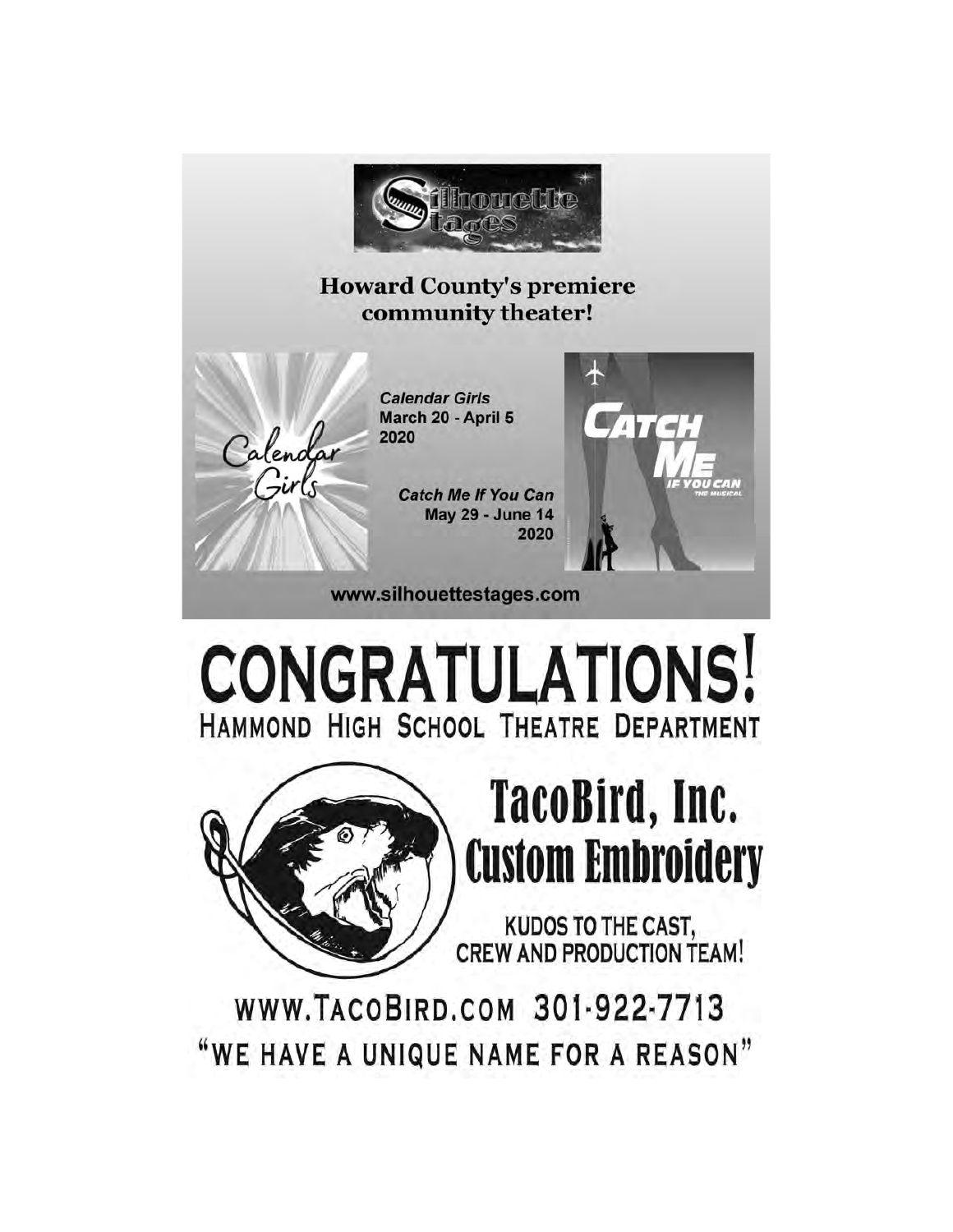#### Calling all LGBTQIA+ students and their allies!

**SUBMIT YOUR** 

ART \* SHORT STORIES \* POETRY \* ESSAYS PHOTOGRAPHY \* MUSIC \* SONG LYRICS \* SCRIPTS PERSONAL NARRATIVES AND MORE to the HoCoRAINBOW VISION LITERARY MAGAZINE! Submission content must be material that has an LGBTQIA+ theme or is created by LGBTQIA+ students or LGBTQIA+ student allies. All submissions due by March 1st, 2020.

For more details about HoCo Rainbow Conference on May 15, 2020, **HoCoRainbow Vision,** and how to submit visit: bit.ly/HCPSSRainbow or scan the QR code.